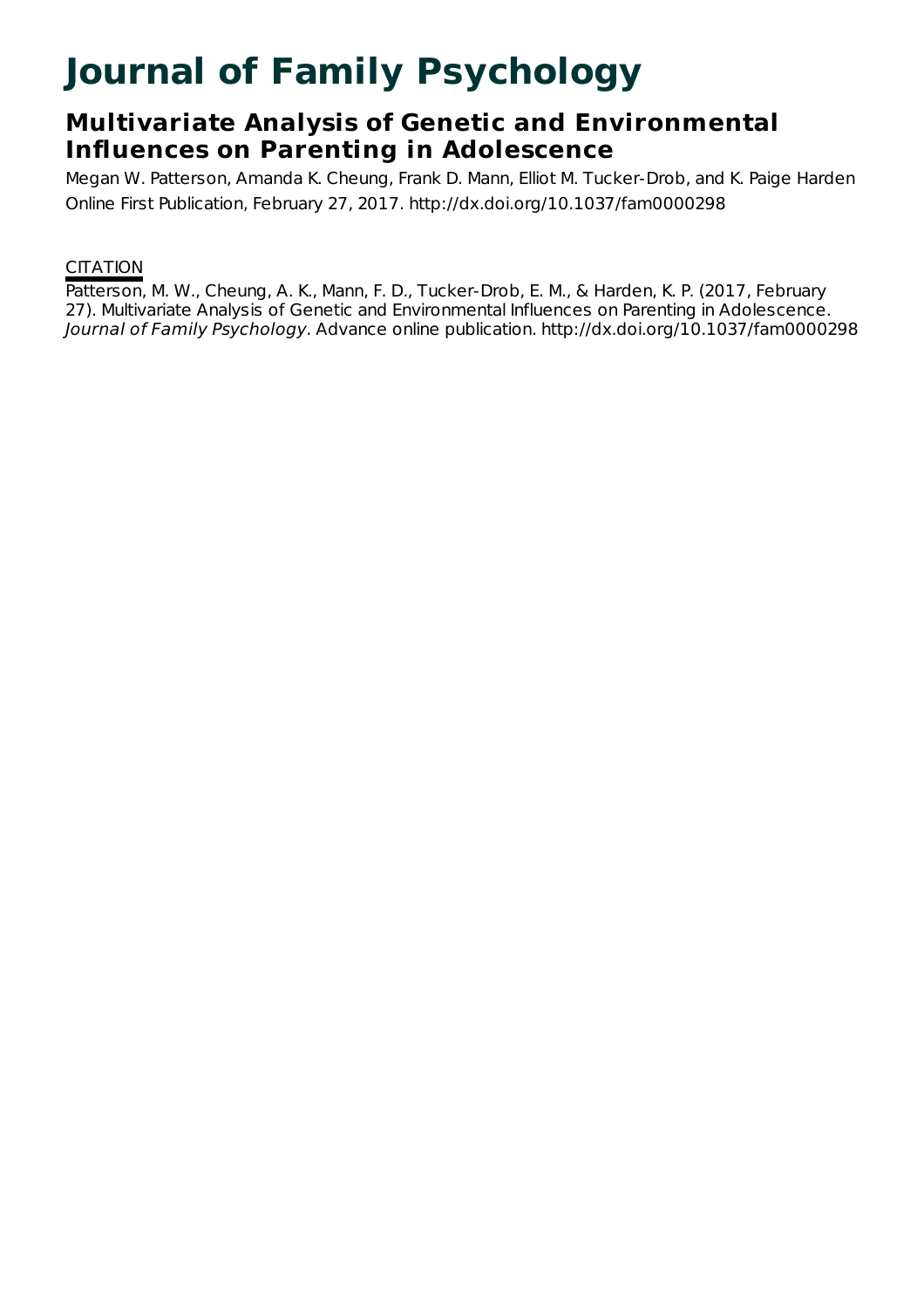### Multivariate Analysis of Genetic and Environmental Influences on Parenting in Adolescence

Megan W. Patterson, Amanda K. Cheung, Frank D. Mann, Elliot M. Tucker-Drob, and K. Paige Harden University of Texas at Austin

Adolescents whose parents are affectionate, maintain consistent rules, and are knowledgeable about their whereabouts tend to exhibit more adaptive levels of psychological functioning across multiple domains. Behavioral genetic research has documented the sensitivity of parenting to genetically influenced child characteristics and behaviors. Yet, the question of whether the correlations between parenting behaviors are driven by overlapping parent effects, overlapping child effects, or some combination of the two remains open. In a sample of  $N = 542$  twins, ages 13.6 to 20.1 years, from the Texas Twin Project, we evaluated the extent to which adolescents' genetically influenced traits broadly affect multiple dimensions of parenting (maternal and paternal warmth and control, and parental monitoring). We found that shared environmental factors primarily accounted for the covariation among parental warmth, control, and monitoring. Child-driven genetic effects were primarily detected in parenting variance unique to fathers. These results indicate that adolescents' family-wide environmental contexts are general across multiple domains of parenting, whereas genetically influenced adolescent-driven effects are specific to particular aspects of parenting and to particular relationships.

*Keywords:* behavioral genetics, twin study, parenting, gene– environment correlation, parent– child transactions

Multiple, correlated dimensions of parenting behavior have been empirically associated with positive child outcomes (Amato & Fowler, 2002; Barber, Olsen, & Shagle, 1994; Gray & Steinberg, 1999; Stice, Barrera, & Chassin, 1993). This study focuses on three dimensions of parenting: warmth, control, and monitoring. Parental warmth refers to affectionate, responsive, and supportive behaviors, while behavioral control refers to setting boundaries and maintaining consistent rules. Behavioral control, which focuses on regulating youth behaviors through appropriate limit setting, can be differentiated from psychological control, which might limit the ability of the child to individuate from the parent, and is associated with maladaptive behavior in youth (Barber et al., 1994; Barber, 1996). Parents high in psychological control show domineering behavior, limit the adolescent's autonomy, and exert decision-making authority without input from the adolescent (Bar-

Megan W. Patterson, Amanda K. Cheung, Frank D. Mann, Department of Psychology, University of Texas at Austin; Elliot M. Tucker-Drob and K. Paige Harden, Department of Psychology and Population Research Center, University of Texas at Austin.

Preliminary analyses of this study were presented at the Behavior Genetics Association meeting in San Diego, CA, in June 2015. Within the data from the Texas Twin Project, the construct of parental monitoring has previously been analyzed in relation to peer deviance, sensation seeking, and delinquency (Mann, Kretsch, Tackett, Harden, & Tucker-Drob, 2015).

Correspondence concerning this article should be addressed to Megan W. Patterson, Department of Psychology, University of Texas at Austin, 108 East Dean Keeton Stop A8000, Austin, TX 78712. E-mail: [megan.patterson@utexas.edu](mailto:megan.patterson@utexas.edu)

ber, 1996). Finally, parental monitoring is an important aspect of parental behavioral control, particularly in adolescence. Parental monitoring refers to parental knowledge of and attention to adolescents' whereabouts, friends, and activities, as well as to parents' specific rules about those activities, such as curfew (Dishion & McMahon, 1998; [Stattin & Kerr, 2000\)](#page-10-0). Higher levels of parental monitoring are associated with lower levels of externalizing behaviors (Lac & Crano, 2009; Laird, Pettit, Bates, & Dodge, 2003).

Although distinguishable both statistically and theoretically, warmth, control, and monitoring are, in fact, interrelated. The correlations among them capture the systematic ways in which parenting behaviors share common origins and reinforce each other, such that youth who experience one form of adaptive parenting are more likely to experience another, and less likely to experience other, negative forms of parenting (Gray & Steinberg, 1999). For instance, psychological control is negatively associated with both warmth and monitoring (Barber, Stolz, & Olsen, 2005); parents who attempt to limit expressions of autonomy and dominate decision making are not perceived by their teens as affectionate or as knowledgeable about their activities (Gray & Steinberg, 1999; Barber et al., 2005). In contrast, parental warmth is positively correlated with parental monitoring, consistent with a broader construct of "good" parenting, incorporating both parental responsiveness as well as rule-based structure, providing control while supporting autonomy (Kerr, Stattin, & Özdemir, 2012).

#### **Behavioral Genetic Designs Are a Tool for Studying Transactional Models of Parenting**

The interrelations among parenting behaviors could result from multiple potential mechanisms. Perhaps most intuitively, these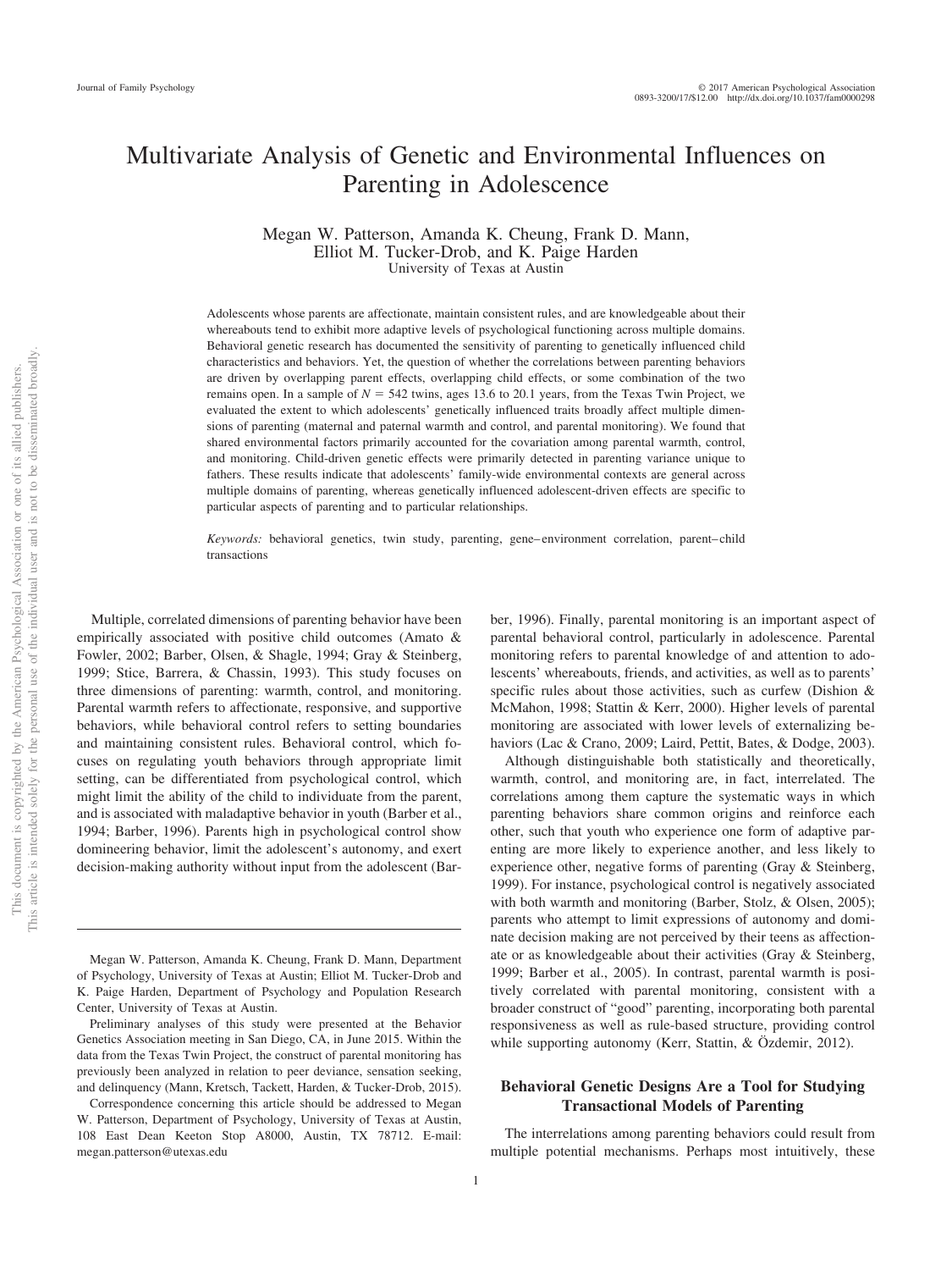correlations could emerge as a result of some characteristic of the parent, in alignment with the traditional conceptualization of parenting as a socialization process, in which parents take an active role in shaping their children (Maccoby, 1992). For example, [Darling and Steinberg \(1993\)](#page-9-0) described parenting style as a "characteristic of the parent (i.e. it is a feature of the child's social environment), independent of the characteristics of the developing person" (p. 487). Correlations between parenting behaviors may also be shaped by some characteristic of the child shaping how they are parented, that is, child effects on parenting behaviors (Bell, 1968). A transactional model of parenting posits a bidirectional interactive process between parent and child, in which parenting practices emerge in response to a child's unique behaviors and characteristics as well as those of their parents (Bell, 1968; Sameroff & MacKenzie, 2003). For example, in longitudinal studies, earlier poor monitoring predicts delinquency, and delinquency, in turn, predicts further poor monitoring, after controlling for previous levels of each outcome (Barber, 1996; Laird et al., 2003).

A behavioral genetic design that examines parenting data collected from twins raised together can provide a powerful test of the extent to which variation in parenting is associated with genetically influenced child characteristics and behaviors. Furthermore, this design can examine the extent to which interrelations among parenting behaviors are influenced by environmental factors (which may include parent characteristics) and child-genetic sources. The classical twin approach typically measures a child outcome (such as IQ or anxiety) in a sample of both identical (monozygotic) and fraternal (dizygotic) twins. If identical twins (who share nearly 100% of their segregating genes)<sup>1</sup> resemble each other more than fraternal twins (who share, on average, 50% of their segregating genes), one infers that variation in that phenotype (at least partially) is associated with genetic differences between people—that is, is heritable. When this same approach is applied to a measure of parenting rather than a child outcome, the key question then becomes whether identical twins experience more similar parenting than fraternal twins. If so, this result indicates that variability in the parenting behavior that children experience is associated with the child's genes (Rowe, 1981).

The concept of "heritable" environments may seem counterintuitive; however, environments are not experienced randomly (Plomin & Bergeman, 1991). Individuals shape their environments by selecting, modifying, and evoking responses from the people and institutions surrounding them. Insofar as the process of shaping one's environment is directed by genetically influenced traits (such as temperament), then this environment becomes matched to one's genotype, known as a *gene– environment correlation* (rGE; Plomin, DeFries, & Loehlin, 1977; Scarr & McCartney, 1983). In other words, the parenting environment that is experienced by the child is correlated with genetically influenced individual differences in the child— evidence for a child-driven effect on parenting. When applied to multiple measures of parenting behavior, a behavioral genetic design tests whether the correlations among behaviors are due to child-driven genetic effects operating on multiple parenting behaviors in tandem.

A twin design additionally estimates the extent to which children raised together receive (or perceive) similar parenting beyond what can be explained by their genetic resemblance (the shared environment). In a twin model of parenting, shared environmental variance quantifies the extent children in the same family have

similar parenting experiences. Such "family-wide" variance in parenting reflects, of course, the characteristics of the parent (including effects of the parent's genes, which may be shared with the child), as well as any broader family contexts that may influence parenting, such as socioeconomic status, religious affiliation, and cultural norms. The same set of family-wide contexts might operate on multiple parenting behaviors simultaneously, which would be reflected in a twin model as shared environmental effects on correlations between parenting behaviors. For example, parents who are free of psychopathology may be better able to be warm to their adolescents and also to monitor their teens closely.

In contrast, nonshared environmental variance in parenting quantifies the extent to which parents treat their children differently (or the extent to which children perceive their parents to treat them differently) for reasons that are unrelated to the child's genotype. This may result from situational factors individual to each child, such as participating in separate extracurricular activities. The motivations for differential parenting may be varied and idiosyncratic. For example, in a series of qualitative interviews conducted by Caspi and colleagues (2004), many mothers of identical twins reported folk beliefs about twin differences (e.g., one is always submissive and the other dominant; one is always masculine and the other feminine). Others reported that early histories of illness, feeding difficulties, or birth weight differences shaped their perceptions of each twin. Additionally, the nonshared environment quantified by twin studies captures all differences between twins not attributable to genes, and includes measurement error indistinguishable from other sources of unique twin differences.<sup>2</sup>

Twin research has reported child genetic effects on a number of parenting behaviors, including warmth, control, and monitoring (e.g., Kendler & Baker, 2007; McGuire, Segal, & Hershberger, 2012; Klahr, Thomas, Hopwood, Klump, & Burt, 2013). This work has yielded small-to-large estimates of child-genetic influences on parenting. Klahr and Burt (2014) meta-analyzed 44 twin-children studies of parenting that examined three dimensions of parenting behavior: warmth, control, and negativity, and found that additive genetic, shared environmental, and nonshared environmental factors all accounted for a moderate amount of variance in all three parenting behaviors.<sup>3</sup> Child genetic influences accounted for between 23% and 40% of the variance in these parenting behaviors. Other work investigating the role of *r*GE in parental monitoring has evinced smaller and variable estimates of child-genetics influences on monitoring (5%–33%), depending on reporter and design (Reiss, Neiderhiser, & Hetherington, 2000; Neiderhiser et al., 2004). Overall, previous behavioral genetic research on parenting using child-based twin designs has often

<sup>&</sup>lt;sup>1</sup> Although monozygotic twins inherit identical genetic material from their parents, they may differ due to postzygotic events that may alter their genotypes, resulting in slightly less than 100% concordance (Machin, 1996). <sup>2</sup> However, when a traditional twin model (i.e., *ACE* model) is fit to a

latent variable, like parental warmth and parental control in the current study, estimates of nonshared environmental variance are free of measurement error. In such cases, measurement error is captured by the residual variances of the latent indictors.<br><sup>3</sup> It should be noted that both behavioral control, such as monitoring, and

psychological control were included within the control factor in this meta-analysis, decreasing generalizability to our measures.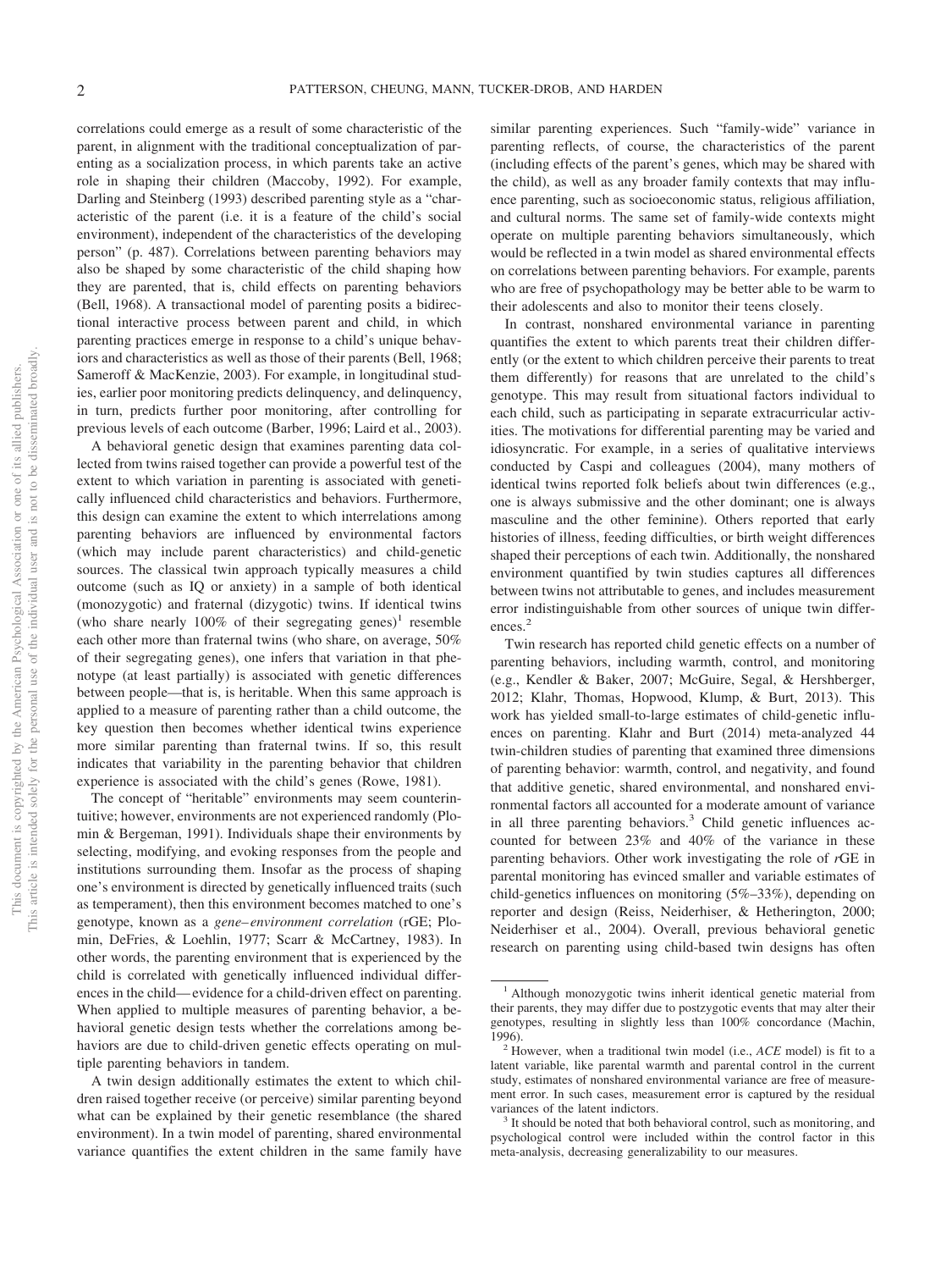found evidence that genetically influenced child characteristics shape parenting behaviors, although these effects may be small.

#### **Multivariate Behavioral Genetic Research on Parenting**

A multivariate twin study, in which multiple aspects of parenting are measured, can accomplish two goals. First, multivariate research can test, within a single sample, whether certain aspects of parenting are more responsive to genetically influenced child characteristics than other aspects of parenting. Meta-analytic evidence suggests that patterns of genetic and environmental influence might differ across parenting dimensions (Klahr & Burt, 2014). In particular, studies of parental warmth find the largest average estimate of shared environmental variation (39%), and parental control the largest estimate of nonshared environmental variation (44%), with warmth garnering a slightly greater influence from child-genetic sources than control (26% and 23%, respectively). Though this difference may seem negligible, previous work consistently indicates a greater genetic influence on warmth than control, with some previous estimates of heritability for warmth varying from 34% to 37% and control from 12% to 17% (Kendler & Baker, 2007).

Additionally, mothers and fathers may differ in their responsiveness to child-genetic influence. Comparing similar studies conducted with measures of mother behavior and father behavior (Neiderhiser et al., 2004; [Neiderhiser, Reiss, Lichtenstein, Spotts,](#page-9-1) [& Ganiban, 2007\)](#page-9-1) indicates variability of estimates across parent and dimension, with mothers showing greater child-genetic influence on control, and fathers on positivity. Klahr and Burt (2014) found that studies of maternal control and negativity had higher average estimates of child genetic influence than studies of paternal control and negativity. These results suggest that mothers and fathers may be responding differently to child-driven genetic factors.

Second, as previously mentioned, results from multivariate genetic studies are informative regarding the processes leading to interrelations among various dimensions of parenting. The interrelations among parenting dimensions, which capture overall quality of parenting in the systematic ways parenting behaviors support and oppose one another, could reflect characteristics of the parent, including those that are genetically driven, as well as those of environments operating on the parent. For example, a mother who is skilled at regulating her own emotions and who enjoys a high level of economic security might be able to practice multiple forms of adaptive parenting (high warmth, active monitoring, low psychological control). In a twin model, such parent-driven, domaingeneral effects would be reflected as shared environmental variance that is common to multiple measures of parenting.

Alternatively, the interrelations among parenting dimensions may be driven not just by the parent but also by the child being parented. For example, a teenager who is aggressive and oppositional may evoke not just coldness from his parents, but also escalating attempts to control the teen. Although there is a general theoretical consensus that parenting is a two-way street, with both the child and the parent shaping parenting behavior, it is not yet clear whether child-driven effects are highly specific or general across multiple domains of parenting. In other words, the extent to which both parent and child characteristics influence the covariation of family processes remains an open question. The current study fills this gap in the literature by examining child-driven genetic contributions that may shape parental warmth, control, monitoring, and importantly the interrelations of these constructs as they come together to capture broad patterns of parenting.

#### **Method**

#### **Participants and Procedure**

Adolescent twin and triplet pairs and their parents were recruited from the Texas Twin Project (Harden, Tucker-Drob, & Tackett, 2013), a registry of school-age twins identified through public school rosters. Twins who were enrolled in high school (9th to 12th grades) and who were within driving distance of the lab were eligible to participate. During the lab visit, a different research assistant assessed each twin separately in a different room. All survey items were administered on the computer to encourage honest reporting on sensitive items. Study procedures were reviewed and approved by the university institutional review board, and parents and adolescents provided consent/assent prior to the study.

The current sample consisted of 542 individuals from 97 monozygotic (MZ) and 185 dizygotic (DZ) twin pairs (99 same sex, 87 opposite sex). For behavioral genetic analyses, each set of triplets (eight sets) was broken down into three pairwise combinations. Participants' age ranged from 13.6 to 20.1 years  $(M =$ 15.8,  $SD = 1.45$ ), and 51.5% were female. The sample was diverse and representative of the population surrounding Austin, Texas. Just over half (58%) of twins were non-Hispanic White, 17% were Hispanic/Latino, 9% were African American, and 15% were multiple or other race/ethnicity. Thirty-three percent of families reported having received public assistance, such as food stamps, after their twins or multiples were born. Six percent of mothers had not received a high school diploma, 5% had graduated high school, 31% had some college or vocational training, 26% had completed college, and 32% had education beyond college.

#### **Measures**

**Zygosity.** All opposite-sex twin pairs were classified as DZ. Twins, parents, and research assistants rated the physical similarity of twins on 10 items (e.g., "has the same eye color"). These item responses were entered into a latent-class analysis (LCA) to determine zygosity classification for same-sex twin pairs. This method of LCA of questionnaire responses has shown 99% concordance with zygosity testing from genotyping (Heath et al., 2003).

**Parental monitoring.** Parental monitoring was assessed with a 15-item adolescent-report measure completed by both twins (Capaldi & Patterson, 1989). Seven items assessed parents' knowledge of adolescent's friends and activities on a 3-point scale. The remaining eight items inquired about rules and restrictions parents impose on their children (e.g., curfew) and were also rated on a 3-point scale. The mean of item scores was used; higher scores indicate more monitoring ( $M = 2.6$ ,  $SD = 0.31$ ,  $\alpha = .82$ ). Due to negative skew, the mean score was reflected, log-transformed, and reflected back, such that higher scores still indicated more monitoring.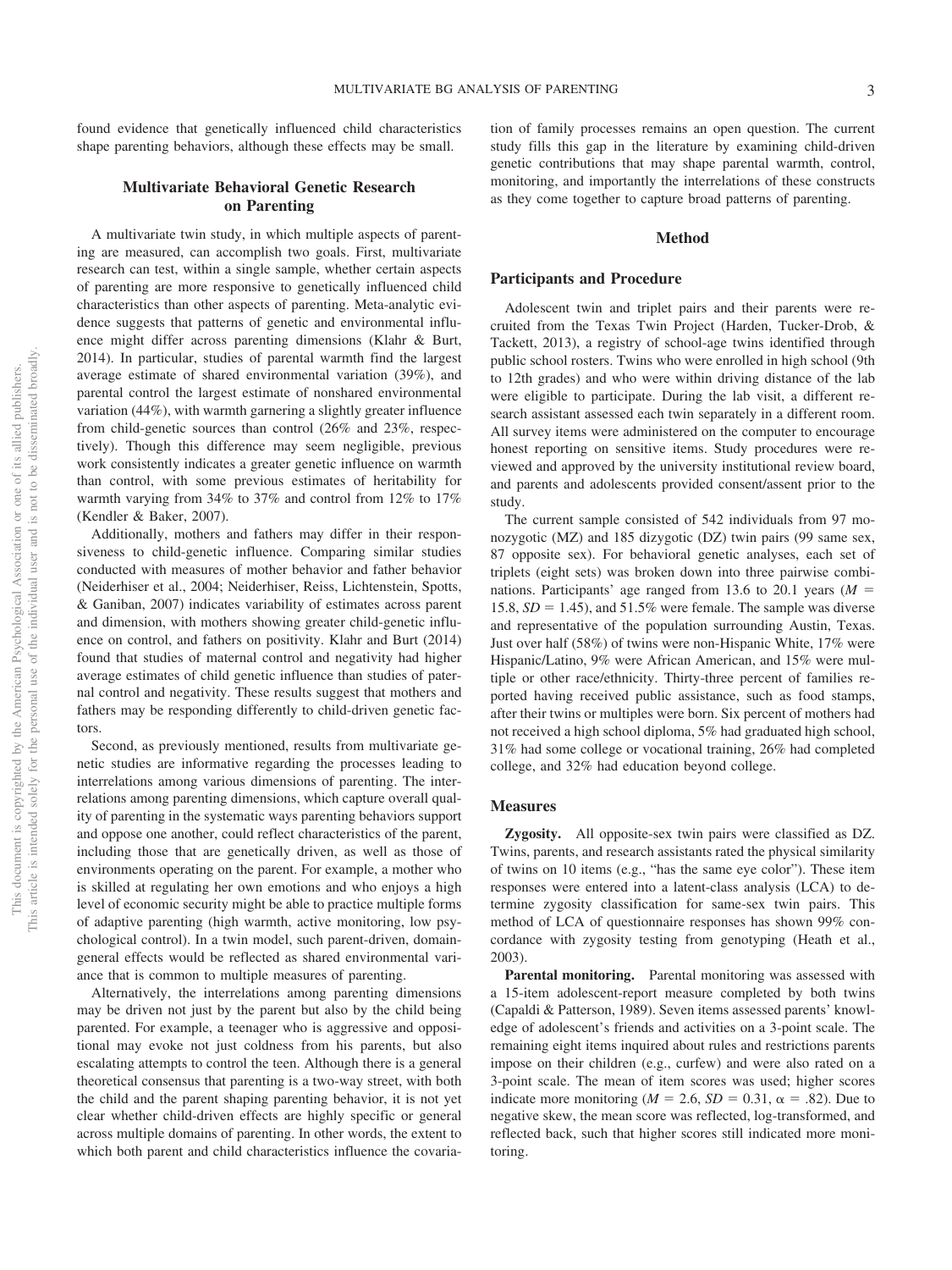Parenting warmth and control. Adolescent reports of parental warmth and control were assessed with the Parental Bonding Instrument (PBI; Parker, Tupling, & Brown, 1979). This measure is divided into two scales, assessing "care" (12 items assessing affection and support; e.g., "appears to understand my problems and worries") and "overprotection or control" (13 items assessing restriction and lack of autonomy; e.g., "tried to make me feel dependent on him/her"), with items rated on a 4-point scale. Each twin completed the inventory separately for mother (or primary female caregiver) and father (or primary male caregiver). Items were scored such that higher values indicate higher ratings of warmth (mother:  $M = 2.4$ ,  $SD = 0.51$ ,  $\alpha = .88$ ; father:  $M = 2.2$ ,  $SD = 0.62$ ,  $\alpha = .90$ ) and control (mother:  $M = 1.1$ ,  $SD = 0.54$ ,  $\alpha = .84$ ; father:  $M = 0.89$ ,  $SD = 0.53$ ,  $\alpha = .83$ ). The paternal and maternal warmth scales were negatively skewed, and so were reflected, log-transformed, and rereflected. Finally, the control scale was also log-transformed.

#### **Analyses**

Twins' age, age<sup>2</sup>, gender, Age  $\times$  Gender interaction, and race were partialed out of all variables prior to analyses, with zero-order correlations between all raw variables shown in Table 1. Standardized residuals were used for all subsequent analyses. Structural equation modeling was conducted in *Mplus* (Muthén & Muthén, 1998 –2012). The complex survey option was used to account for the nonindependence of data within families (i.e., multiple twins per family in phenotypic analyses; multiple pairs per triplet sets in behavioral genetic analyses).

We conducted three sets of analyses. First, univariate twin modeling was used to estimate environmental and child-driven genetic influences on each parenting measure separately. Observed variance was parsed into three standardized latent factors: additive genetics (*A*), shared (or common) environment (*C*), and nonshared environment (*E*). The correlation between *A* factors was fixed at 1 for MZ twins and 0.5 for DZ twins. All twins raised in the same household are necessarily concordant for shared environment; thus the correlation for *C* factors was fixed at 1, and the *E* factors were uncorrelated between twins and includes measurement error, except where latent variables are used (Neale & Cardon, 1992). Second, we conducted confirmatory factor analyses (CFA) in order to investigate the phenotypic relations among the different dimensions of parenting. Model fit was assessed by Satorra-Bentler Chi-Square Difference Test and root-mean-square error of approximation (RMSEA; Hu & Bentler, 1999). Third, we fit a multivariate twin model that decomposed the covariance among different

parenting measures into *A*, *C*, and *E* components. The specification of this model was informed by results from the univariate twin models and the phenotypic CFA.

#### **Results**

#### **Univariate Behavioral Genetic Analyses**

Univariate *ACE* models were fit separately to parental monitoring, maternal and paternal warmth, and maternal and paternal control. Results are presented in Table 2. The strength of child-driven genetic effects varied considerably across parenting variables. Genetic influences were appreciable and significant for maternal warmth  $(h^2 =$ 33%) and paternal control ( $h^2 = 37$ %), small and nonsignificant for paternal warmth  $(h^2 = 9\%)$ , and entirely absent for parental monitoring and maternal control. Almost half of the variance in each measure was nonshared environmental (*E*), indicating that even identical twins differed substantially in their reports of the parenting that they experienced. There was also significant shared environmental variance in all measures, particularly maternal control. This finding of significant *C* variance indicates that twins raised together, regardless of zygosity, experience moderately similar parenting. Put differently, there were consistent nongenetic between-families' differences in all parenting constructs, which is consistent with the conceptualization that parenting reflects characteristics of the parent and family system.

#### **Confirmatory Factor Analyses**

A model with three correlated dimensions (see Figure 1) provided adequate fit to the data,  $\chi^2 = 3.22(1)$ ,  $p = .07$ , RMSEA =  $0.064$ , Confirmatory Fit Index (CFI) =  $0.995$ , Tucker-Lewis index (TLI) - 0.947. Paternal and maternal warmth loaded onto a warmth factor, and paternal and maternal control loaded onto a control factor. These factors were correlated with each other and with parental monitoring. Warmth was inversely correlated with control ( $r = -0.45$ ,  $p < .001$ ) and positively correlated with monitoring  $(r = .47, p < .001)$ . Control and monitoring were independent  $(r = -0.06, p = .38)$ . Note that given that warmth and control were measured using the same instrument (PBI) but not monitoring, correlations between these two dimensions may in part reflect method variance. Residual covariances between measures of the same parental target (mother vs. father) were also estimated. Unique variance in maternal warmth (i.e., variance that is independent of that shared with paternal warmth) was negatively correlated with unique variance with maternal control  $(r = -0.53,$ 

Table 1 *Zero-Order Phenotypic Correlations Among Study Variables, Sex, and Age*

| Variable    | Sex     | Age     | Mom warmth | Dad warmth | Mom control | Dad control | Monitoring |
|-------------|---------|---------|------------|------------|-------------|-------------|------------|
| Sex         | 1.000   |         |            |            |             |             |            |
| Age         | $-.039$ | 1.000   |            |            |             |             |            |
| Mom warmth  | $-.093$ | .043    | 1.000      |            |             |             |            |
| Dad warmth  | $-.037$ | $-.036$ | .497       | 1.000      |             |             |            |
| Mom control | $-.024$ | $-.112$ | $-.491$    | $-.227$    | 000.1       |             |            |
| Dad control | $-.180$ | $-.146$ | $-.164$    | $-.359$    | .390        | 1.000       |            |
| Monitoring  | $-.160$ | $-.292$ | .372       | .269       | $-.037$     | .092        | 1.000      |

*Note.* Sex coded  $0 =$  female,  $1 =$  male. Age centered at 15 years.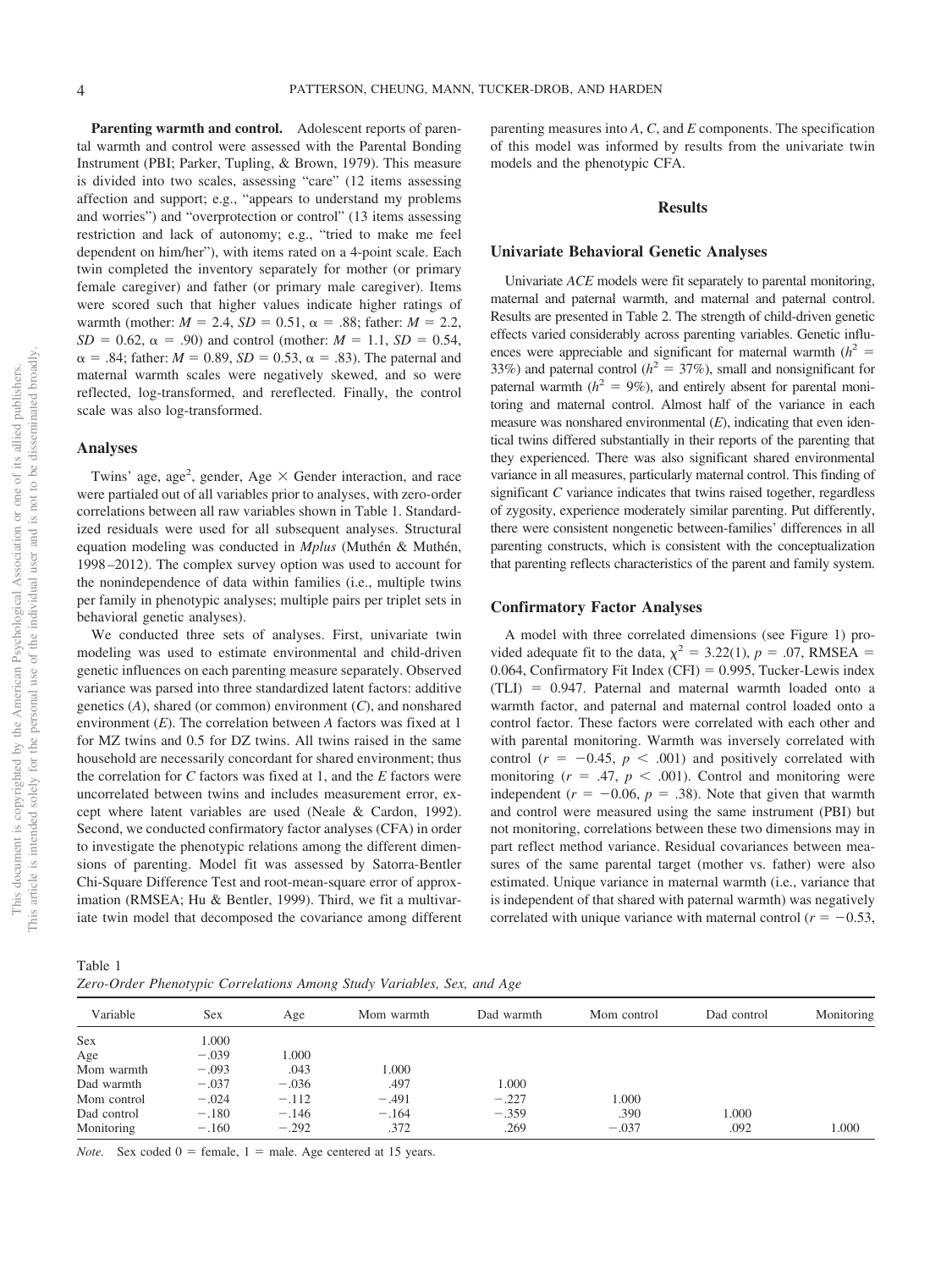| Table 2                                                                              |  |  |  |
|--------------------------------------------------------------------------------------|--|--|--|
| Standardized Estimates and Proportion of Variance Explained in Univariate ACE Models |  |  |  |

|                 |           |      |                |           |      |                | E         |      |                | Model fit indices |              |
|-----------------|-----------|------|----------------|-----------|------|----------------|-----------|------|----------------|-------------------|--------------|
| Parental factor | Estimate  | SE   | % variance     | Estimate  | SE   | $%$ variance   | Estimate  | SЕ   | % variance     | $\chi^2$ (df, p)  | <b>RMSEA</b> |
| Monitoring      | .001      | .254 | $h^2 = .0\%$   | $.590***$ | .055 | $c^2 = 34.9\%$ | $.807***$ | .041 | $e^2 = 65.1\%$ | 7.47(6, .28)      | .042         |
| Mom warmth      | $.573***$ | .209 | $h^2 = 32.9\%$ | $.424*$   | .206 | $c^2 = 18.0\%$ | $.701***$ | .073 | $e^2 = 49.1\%$ | 5.71(6, .46)      | .000         |
| Dad warmth      | .300      | .363 | $h^2 = 9.0\%$  | $.575***$ | .144 | $c^2 = 33.1\%$ | $.761***$ | .056 | $e^2 = 57.9\%$ | 2.87(6, .82)      | .000         |
| Mom control     | .000      | .000 | $h^2 = 0\%$    | $.684***$ | .038 | $c^2 = 46.8\%$ | $.729***$ | .036 | $e^2 = 53.2\%$ | 5.23(6, .51)      | .000         |
| Dad control     | $.611***$ | .161 | $h^2 = 37.3\%$ | $.468***$ | .156 | $c^2 = 21.9\%$ | $.639***$ | .062 | $e^2 = 40.8\%$ | 2.07(6, .91)      | .000         |

*Note.*  $A =$  additive genetics;  $C =$  shared environment;  $E =$  nonshared environment;  $SE =$  standard error; % variance = proportion variance; RMSEA = root-mean-square error of approximation.<br>  $p < .05.$ <sup>\*\*</sup> $p < .01.$ <sup>\*\*\*</sup> $p < .001.$ 

 $p \leq .001$ ). A similar but attenuated correlation was seen for paternal warmth and paternal control ( $r = -0.35$ ,  $p < .001$ ).

#### **Multivariate Behavioral Genetic Analyses**

**Model trimming.** The full theoretical multivariate twin model is illustrated in Figure 2. Based on univariate models, genetic influences on parental monitoring and genetic influences specific to maternal control were fixed to zero. When estimated freely, the shared environment correlations between maternal warmth and control, and between paternal warmth and control resulted in Heywood cases, and were consequently constrained to  $-1$ (Rindskopf, 1984). This model fit the data well,  $\chi^2$  =  $105.86(99)$ ,  $p = .30$ , RMSEA = 0.022, CFI = 0.991, TLI = 0.992. Genetic influences on the factor levels of warmth and control were modest and nonsignificant ( $h^2 = 11.4\%$ ,  $p = .51$ , for warmth;  $h^2 = 11.2\%$ ,  $p = .48$ , for control), whereas shared environmental influences were moderate and significant  $(c^2 =$ 32.9%,  $p < .01$ , for warmth;  $c^2 = 26.3\%$ ,  $p < .05$ , for control). There was a negligible genetic correlation ( $r_A = -0.02$ ,  $p =$ .99) between warmth and control factors, and a moderate (but not significant) shared environmental correlation ( $r_c = -0.61$ ,  $p = .06$ ). The genetic correlation could be constrained to zero without significant decrement to model fit (Satorro-Bentler scaled  $\Delta \chi^2$  < 0.001,  $p > .97$ ). This trimmed model is depicted in Figure 3, and results are summarized in Tables 3 and [4.](#page-7-0) In the following sections, we consider the results of the trimmed model, beginning with genetic influences, followed by shared

Prntl Mon Dad Warm Mom Warm Warmth Dad **Cntrl** Mom **Cntrl** Control .84 .65 .84 .50  $.47 - .4$ −.06  $-53$   $-35$ 

*Figure 1.* Phenotypic confirmatory factor model with standardized estimates. Boldface lines indicate paths significant at the  $p < 0.05$  level;  $warm = warmth$ ; cntrl = control; prntl mon = parental monitoring.

environmental influences, and finishing with nonshared environmental influences.

**Shared and unique sources of genetic variance.** A modest contribution of additive genes was estimated for the parental warmth and control factors (representing variance common to both parents;  $h^2 \sim 11\%$ ). When freely estimated, the correlation between these two factors was small and nonsignificant, and was thus constrained to 0 in the final trimmed model. Genetic influences were more concentrated at the level of the individual measures of warmth and control, particularly for paternal variables. For variance unique to fathers (i.e., beyond that shared at the factor level between mother and father), child genotype significantly accounted for paternal warmth  $(h^2 = 49\%)$  and control  $(h^2 = 29\%)$ . Residual variance in these paternal measures was also strongly negatively correlated ( $r_A = -0.54$ ), indicating that, despite the lack of common influence at the broader trait level, the same genetically influenced child characteristics are influencing fathers in both warmth and control measures. For variance unique to mothers, child genotype accounted for 21.1% of the variance for maternal warmth, but this estimate was not significantly different from zero ( $p = .087$ ).

**Shared and unique sources of shared environmental variance.** Shared environmental contributions were significant for parental monitoring ( $c^2 = 35\%$ ) and for the warmth and control



*Figure 2.* Full theoretical multivariate behavioral genetic model.  $A =$ additive genetics;  $C =$  shared environment;  $E =$  nonshared environment;  $warm = warmth$ ; cntrl = control; prntl mon = parental monitoring.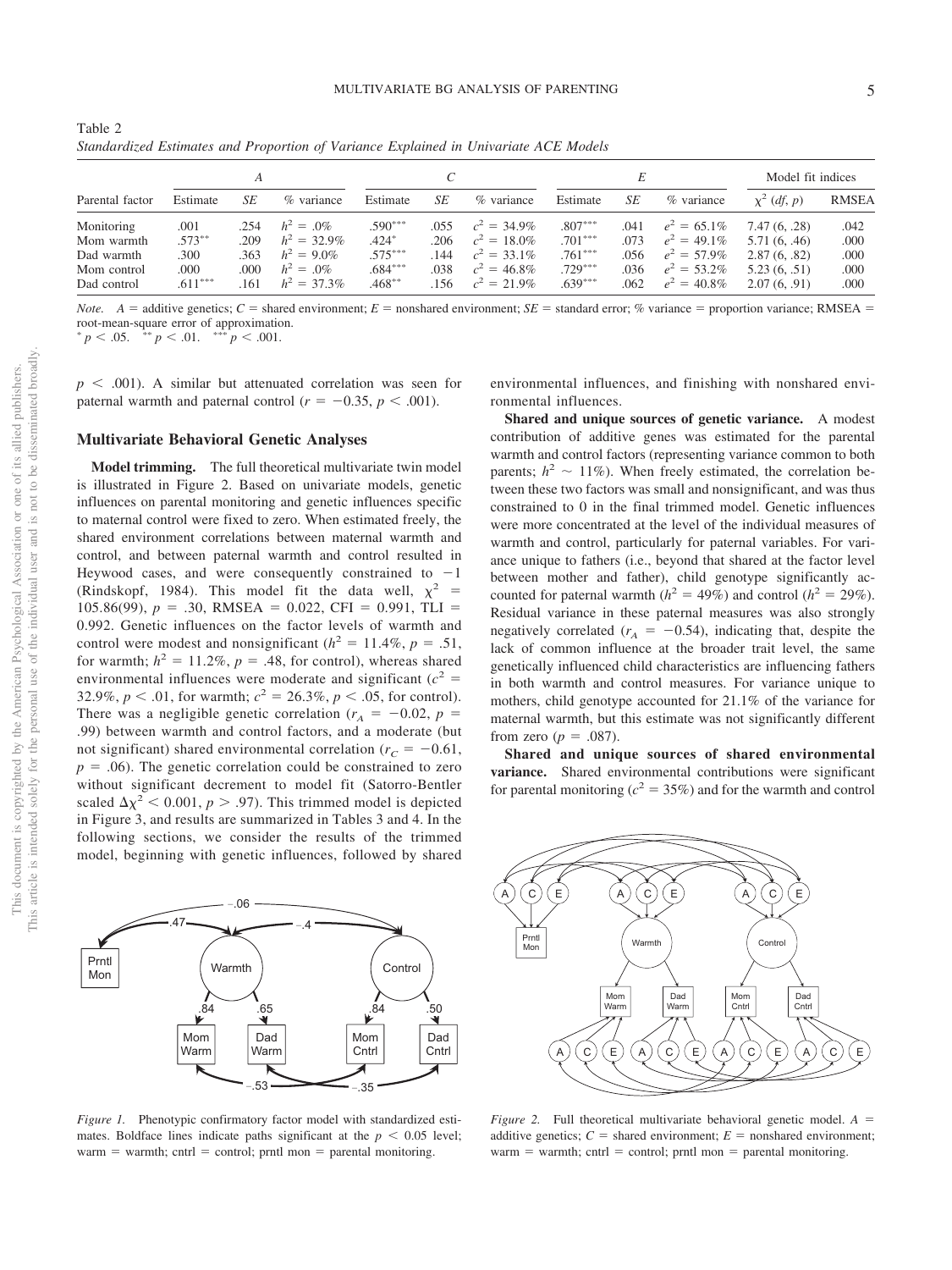

*Figure 3.* Trimmed multivariate behavior genetics model with estimates.  $A =$  additive genetics;  $C =$  shared environment;  $E =$  nonshared environment; boldface lines indicate paths significant at the  $p < 0.01$  level; dashed lines are constrained to the indicated value; warm  $=$  warmth; cntrl  $=$  $control$ ; prntl mon = parental monitoring.

factors  $(c^2 = 33.1\%, c^2 = 26.4\%,$  respectively). Also, the covariance among different parenting dimensions was primarily driven by the shared environment. Families whose children reported more warmth also had children who reported less control ( $r_C = -0.614$ ) and more monitoring  $(r_C = 0.956)$ . Shared environment also significantly contributed to unique variance in maternal warmth  $(c<sup>2</sup> = 22.3%)$  and control ( $c<sup>2</sup> = 78.2%)$ , as well as unique variance in paternal control ( $c^2 = 32.3\%$ ). The correlations between the measures of warmth and control specific to each parent were constrained to  $-1$ , indicating that warmth and control for each parent are influenced by synonymous shared environmental aspects. Overall, these results indicate that the shared environment primarily accounts for commonalities between parenting behaviors.

**Shared and unique sources of nonshared environmental variance.** The largest contribution to variance for all parenting dimensions was the nonshared environment (parental monitoring:  $e^2 = 65\%$ ; warmth:  $e^2 = 55.8\%$ ; control:  $e^2 = 62.6\%$ ). Moderate nonshared environmental correlations were detected, with a negative association between warmth and control factors ( $r_E = -0.492$ ) and a positive association between the warmth factor and monitoring  $(r_E = 0.273).$ <sup>4</sup> For parent-specific warmth and control, the nonshared environment accounted for significant portions of variance in paternal warmth ( $e^2 = 47\%$ ) and control ( $e^2 = 39\%$ ), as well as maternal warmth ( $e^2 = 57\%$ ). Nonshared environmental correlations between parent-specific measures were modest and nonsignificant. This suggests that, at the domain level, there are still substantial differences between how even identical twins within a family are treated. After accounting for these family levels of warmth and control, both parents have further idiosyncrasies (or perceived idiosyncrasies) in their behavior toward their children, with warmth and control having different nonshared environmental influences.

#### **Discussion**

The children-as-twins design provides a unique perspective on child-driven influences on parenting behavior. By applying multivariate children-as-twins models to data collected from a diverse sample of adolescent twins, we evaluated the extent to which child-genetic, shared environmental, and nonshared environmental effects differ in magnitude across parental warmth, control, and monitoring. Moreover, we assessed the extent to which the covariance among parenting domains is driven by environmental factors, such as characteristics of parents themselves leading to adaptive forms of parenting occurring together, and by children's genetically influenced traits, such that the child's traits or behaviors shape multiple aspects of the parenting they receive. We detected modest child-genetic effects for warmth and control factors common across reports on mothers and fathers, and no significant genetic influence on parental monitoring. The covariance among warmth, monitoring, and control was shaped primarily by the shared environment. This indicates that contexts experienced by both twins—such as neighborhood and family environments, parent characteristics, and shared experiences— collectively influence positive parenting behavior, reflected by high levels of warmth and monitoring, as well as low levels of control. That is, parents who are affectionate and supportive toward their children are also more knowledgeable of their whereabouts and less domineering, with family-wide environmental factors driving this constellation of behavior.

#### **Comparison to Previous Behavioral Genetic Studies of Parenting**

Though largely consistent with past literature, the current results differ from previous behavioral genetic studies of parenting in two ways. First, although previous studies have found more consistent support for genetic influences on warmth than on controlling behaviors (Lichtenstein et al., 2003; Plomin, Reiss, Hetherington, & Howe, 1994; Rowe, 1981), significant genetic influences on parental monitoring have been found (Neiderhiser et al., 2004). In contrast, there was no evidence of child genetic effects on monitoring in the current study. However, estimates of heritability on monitoring have been inconsistent, and the lack of genetic influence is not a complete anomaly (Reiss et al., 2000). Furthermore, these estimates appear to depend on reporter, with studies using adolescent reports demonstrating minimal genetic effects, consistent with the current work.

Second, in the current study, genetic influences on fathers were more predominant than mothers. This same pattern has been found in some previous studies (Elkins, McGue, & Iacono, 1997; Plomin et al., 1994); however, meta-analysis of behavioral genetics studies on individual parenting variables found that mothers were more influenced by their children's genetically influenced traits than fathers on average (Klahr & Burt, 2014). These differences in estimates between mothers and fathers in response to child-genetic traits appear to depend on the parenting dimension and reporter [\(Neiderhiser et al., 2007\)](#page-9-1). Given that previous studies considered mother and father parenting independent of one another, our cur-

<sup>4</sup> Note that this latent correlation between nonshared environmental factors is free of measurement error.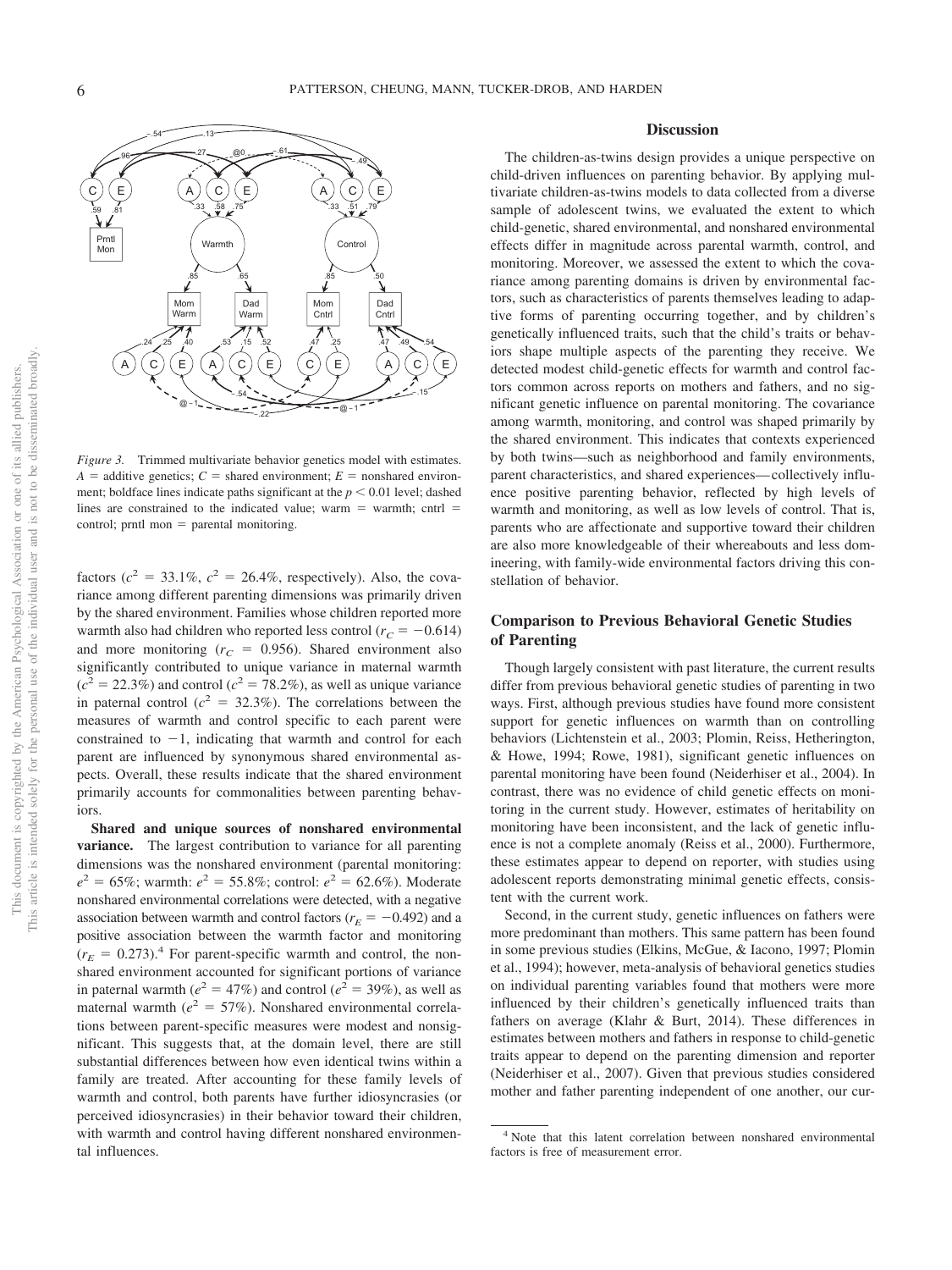|                          | Warmth    |           |                | Control   |           |                | Monitoring |      |                |
|--------------------------|-----------|-----------|----------------|-----------|-----------|----------------|------------|------|----------------|
|                          | Estimate  | <b>SE</b> | % variance     | Estimate  | <b>SE</b> | % variance     | Estimate   | SE   | % variance     |
| Maternal factor loadings | $.849***$ | .064      |                | $.845***$ | .128      |                |            |      |                |
| Paternal factor loadings | $.646***$ | .065      |                | $.497***$ | .103      |                |            |      |                |
| Common variance          |           |           |                |           |           |                |            |      |                |
| A                        | .334      | .353      | $h^2 = 11.1\%$ | .331      | .381      | $h^2 = 11.0\%$ | [0]        |      | $h^2 = .0\%$   |
| $\mathcal{C}_{0}^{(n)}$  | $.575***$ | .160      | $c^2 = 33.1\%$ | $.514***$ | .193      | $c^2 = 26.4\%$ | $.591***$  | .056 | $c^2 = 35.0\%$ |
| E                        | $.747***$ | .071      | $e^2 = 55.8\%$ | $.791***$ | .080      | $e^2 = 62.6\%$ | $.806***$  | .041 | $e^2 = 65.0\%$ |
| Maternal variance        |           |           |                |           |           |                |            |      |                |
| A                        | .243      | .142      | $h^2 = 21.1\%$ | [0]       |           | $h^2 = .0\%$   |            |      |                |
| $\mathcal{C}$            | $.250***$ | .077      | $c^2 = 22.3\%$ | $.472***$ | .104      | $c^2 = 78.2\%$ |            |      |                |
| E                        | $.398***$ | .124      | $e^2 = 56.6\%$ | .249      | .309      | $e^2 = 21.8\%$ |            |      |                |
| Paternal variance        |           |           |                |           |           |                |            |      |                |
| $\boldsymbol{A}$         | $.534***$ | .047      | $h^2 = 49\%$   | $.467**$  | .167      | $h^2 = 28.9\%$ |            |      |                |
| $\mathcal{C}_{0}^{(n)}$  | .152      | .092      | $c^2 = 3.9\%$  | $.493***$ | .110      | $c^2 = 32.3\%$ |            |      |                |
| E                        | $.524***$ | .064      | $e^2 = 47.1\%$ | $.541***$ | .075      | $e^2 = 38.8\%$ |            |      |                |

Table 3 *Standardized Estimates and Proportion of Variance Explained for Multivariate Behavioral Genetic Model*

*Note.*  $\chi^2(df, p) = 105.384(100, .337)$ . RMSEA = .020. *A* = additive genetics; *C* = shared environment; *E* = nonshared environment; [0] = path constrained to 0 based on result from preliminary models. Standardized estimates are reported with respect to the total variance. For maternal and paternal variance, percent variance is reported with respect to unique variance. \*\*  $p < .01.$  \*\*\*  $p < .001.$ 

rent multivariate analysis may have increased sensitivity to dimensional effects after accounting for environments that act on both parents and across dimensions.

#### **Limitations**

A first measurement limitation in this study is the use of the PBI to measure parental warmth and control, as this measure was originally intended to be used as a retrospective report on attachment as opposed to current perceived parenting behaviors (Parker et al., 1979). However, previous work has demonstrated convergent and concurrent validity of the PBI and other measures of parental behavior, particularly for the domain of warmth (Arrindell, Gerlsma, Vandereycken, Hageman, & Daeseleire, 1998; Locke & Prinz, 2002). Moreover, this measure has frequently been used in other behavioral genetic work on parenting (Klahr & Burt, 2014). Furthermore, it should be noted that the correlation between warmth and control may partially reflect common measurement properties, given that these domains were derived from the same instrument, as opposed to parental monitoring.

Additionally, it may be that the negligible associations between control and monitoring further reflects measurement differences. However, a significant correlation was detected between parental

<span id="page-7-0"></span>Table 4

*Cross-Dimension ACE Correlations for Multivariate Behavioral Genetics Model*

| Variable                                 | Warmth             | Control       | Monitoring | Mom warmth    | Dad warmth      |
|------------------------------------------|--------------------|---------------|------------|---------------|-----------------|
| $r_A$                                    |                    |               |            |               |                 |
| Warmth                                   |                    |               |            |               |                 |
| Control                                  | [0]                |               |            |               |                 |
| Monitoring<br>Mom control<br>Dad control | [0]                | [0]           |            | [0]           | $-.535**(.193)$ |
| $r_{C}$                                  |                    |               |            |               |                 |
| Warmth                                   |                    |               |            |               |                 |
| Control                                  | $-.614^*$ (.262)   |               |            |               |                 |
| Monitoring                               | $.956***$ $(.275)$ | $-.544(.280)$ |            |               |                 |
| Mom control                              |                    |               |            | $[-1]$        |                 |
| Dad control                              |                    |               |            |               | $[-1]$          |
| $r_E$                                    |                    |               |            |               |                 |
| Warmth                                   |                    |               |            |               |                 |
| Control                                  | $-.492***(.096)$   |               |            |               |                 |
| Monitoring                               | $.273***$ $(.063)$ | .127(.067)    |            |               |                 |
| Mom control                              |                    |               |            | $-.220(.351)$ |                 |
| Dad control                              |                    |               |            |               | $-.148(.146)$   |

*Note.*  $A =$  additive genetics;  $C =$  shared environment;  $E =$  nonshared environment;  $[0] =$  path constrained to 0 based on result from preliminary models;  $[-1] =$  path constrained to  $-1$  based on result from preliminary models.

 $p < .05.$  \*\*  $p < .01.$  \*\*\*  $p < .001.$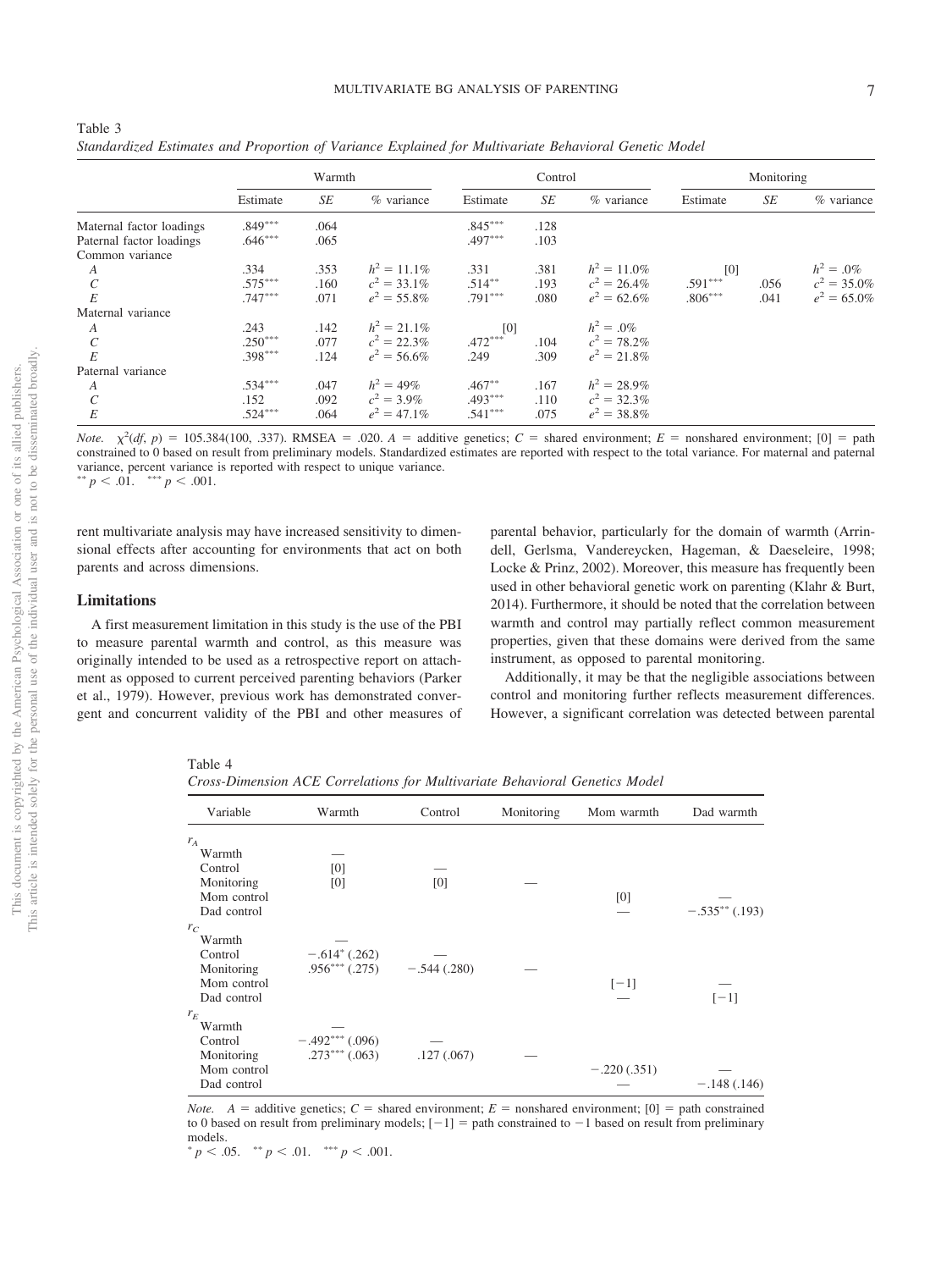warmth and monitoring, which suggests that measurement properties are not the sole providence of these associations. Although both monitoring and control assess aspects of parenting behavior that is related to restriction, they are conceptually distinct given that they are concerned with different domains (Barber et al., 1994). Phenotypic correlations in previous work demonstrate a modest negative relationship between psychological control and parental monitoring (Pettit, Laird, Dodge, Bates, & Criss, 2001); however, this finding is not consistent across studies, with some indicating little to no correlation between these constructs, concurrently or longitudinally [\(Smetana & Daddis, 2002\)](#page-10-1). Furthermore, different parenting beliefs contribute to monitoring and control, further underscoring their distinction [\(Smetana & Daddis,](#page-10-1) [2002\)](#page-10-1).

Another measurement consideration is the current study's use of adolescent reports on the behavior of their parents. The use of adolescent report may yield higher estimates of nonshared environment due to having multiple reporters (both twins) as opposed to a single informant (the parent). Additionally, concurrent reports of parenting, as compared to retrospective reports, have been associated with higher estimates of the shared environment and lower heritabilities (Klahr & Burt, 2014). This may be a result of children's recollections being influenced by genetically influenced characteristics (Lichtenstein et al., 2003). Moreover, previous univariate behavioral genetic work showed increases in nonshared environment in older-child twin samples (Elkins et al., 1997; Klahr & Burt, 2014). Thus, our use of concurrent adolescent reports on parenting behavior may be reflected in lower heritability estimates and higher estimates of the nonshared environment in the current study compared to previous studies.

With regard to sample composition, twin studies are commonly conducted using racially, ethnically, and socioeconomically homogenous populations. Yet parenting behaviors vary across cultures and across social classes (Deater-Deckard & Dodge, 1997; Weis & Toolis, 2010). For instance, parent's use of control, both behavioral and psychological, appears to differ across Latino and European American families due to differences in cultural and ideological norms (Halgunseth, Ispa, & Rudy, 2006). Additionally, previous twin studies of parenting conducted in different cultural samples have shown child-genetic contributions to parenting to be culturally dependent (Shikishima, Hiraishi, Yamagata, Neiderhiser, & Ando, 2013). As the magnitude of heritability estimates depends on the amount of variation in genetic and environmental factors present in the sample (Maccoby, 2000), the relatively large shared environmental variance (and relatively small heritability estimates) detected in the current study may be the result of using a racially and socioeconomically diverse sample.

Thus, estimates of heritability are bound to the population from which they are derived, and populations of varying compositions from differing contexts may yield different heritability estimates. For instance, a recent meta-analysis on Gene  $\times$  Socioeconomic Status interactions on the heritability of intelligence detected a significant interaction effect for studies conducted in the United States, but not for studies conducted in other countries (Tucker-Drob & Bates, 2016). This reflects the need to conduct crosscultural and cross-national research on parenting, in order to examine the contexts in which child-genetic effects are more versus less pronounced.

In order to further refine our understanding of these parent- and child-driven processes, future research may benefit from examining how the pattern of child genetic influence differs across contextual factors, such as socioeconomic status or family structure. For example, one avenue of potential investigation may focus on differing family compositions and structures, which may influence estimates of genetic and environmental variance. Additional work may also consider specific child characteristics—such as personality or psychopathology—that may mediate child-driven influences on parenting.

#### **Conclusion**

The current study helps lays the groundwork for considering parent and child-driven effects on parenting behavior within a multivariate behavioral genetic framework. Although it is readily accepted that bidirectional effects are at play in parenting, the mechanisms and specificity of these effects are relatively unclear. Our results suggest that shared environmental contexts shape a constellation of positive parenting behaviors (high warmth, low control, high monitoring), with child genetic effects more specific to particular parenting behaviors (e.g., warmth) and particular relationships (father vs. mother). These shared environmental effects may include parent characteristics, as well as neighborhood, socioeconomic, or cultural influences that equally affect siblings within the same family. Although behavioral genetic work is often portrayed as focusing exclusively on heritability, results of the current study call for increased attention to both genetic and environmental factors that influence parenting behavior. The current work illuminates the complex, bidirectional influences on parent behaviors within the system of the family, which is key to informing how to understand and shape these systems.

#### **References**

- Amato, P. R., & Fowler, F. (2002). Parenting practices, child adjustment, and family diversity. *Journal of Marriage and Family, 64,* 703–716. <http://dx.doi.org/10.1111/j.1741-3737.2002.00703.x>
- Arrindell, W. A., Gerlsma, C., Vandereycken, W., Hageman, W. J., & Daeseleire, T. (1998). Convergent validity of the dimensions underlying the parental bonding instrument (PBI) and the EMBU. *Personality and Individual Differences, 24,* 341–350. [http://dx.doi.org/10.1016/S0191-](http://dx.doi.org/10.1016/S0191-8869%2897%2900187-6) [8869\(97\)00187-6](http://dx.doi.org/10.1016/S0191-8869%2897%2900187-6)
- Barber, B. K. (1996). Parental psychological control: Revisiting a neglected construct. *Child Development, 67,* 3296 –3319. [http://dx.doi.org/](http://dx.doi.org/10.2307/1131780) [10.2307/1131780](http://dx.doi.org/10.2307/1131780)
- Barber, B. K., Olsen, J. E., & Shagle, S. C. (1994). Associations between parental psychological and behavioral control and youth internalized and externalized behaviors. *Child Development, 65, 1120-1136*. [http://dx](http://dx.doi.org/10.2307/1131309) [.doi.org/10.2307/1131309](http://dx.doi.org/10.2307/1131309)
- Barber, B. K., Stolz, H. E., & Olsen, J. A. (2005). Parental support, psychological control, and behavioral control: Assessing relevance across time, culture, and method. *Monographs of the Society for Research in Child Development, 70,* 1–137.
- Bell, R. Q. (1968). A reinterpretation of the direction of effects in studies of socialization. *Psychological Review, 75,* 81–95. [http://dx.doi.org/10](http://dx.doi.org/10.1037/h0025583) [.1037/h0025583](http://dx.doi.org/10.1037/h0025583)
- Capaldi, D. M., & Patterson, G. R. (1989). *Psychometric properties of fourteen latent constructs from the Oregon Youth Study*. New York, NY: Springer-Verlag.<http://dx.doi.org/10.1007/978-1-4612-3562-0>
- Caspi, A., Moffitt, T. E., Morgan, J., Rutter, M., Taylor, A., Arseneault, L., . . . Polo-Tomas, M. (2004). Maternal expressed emotion predicts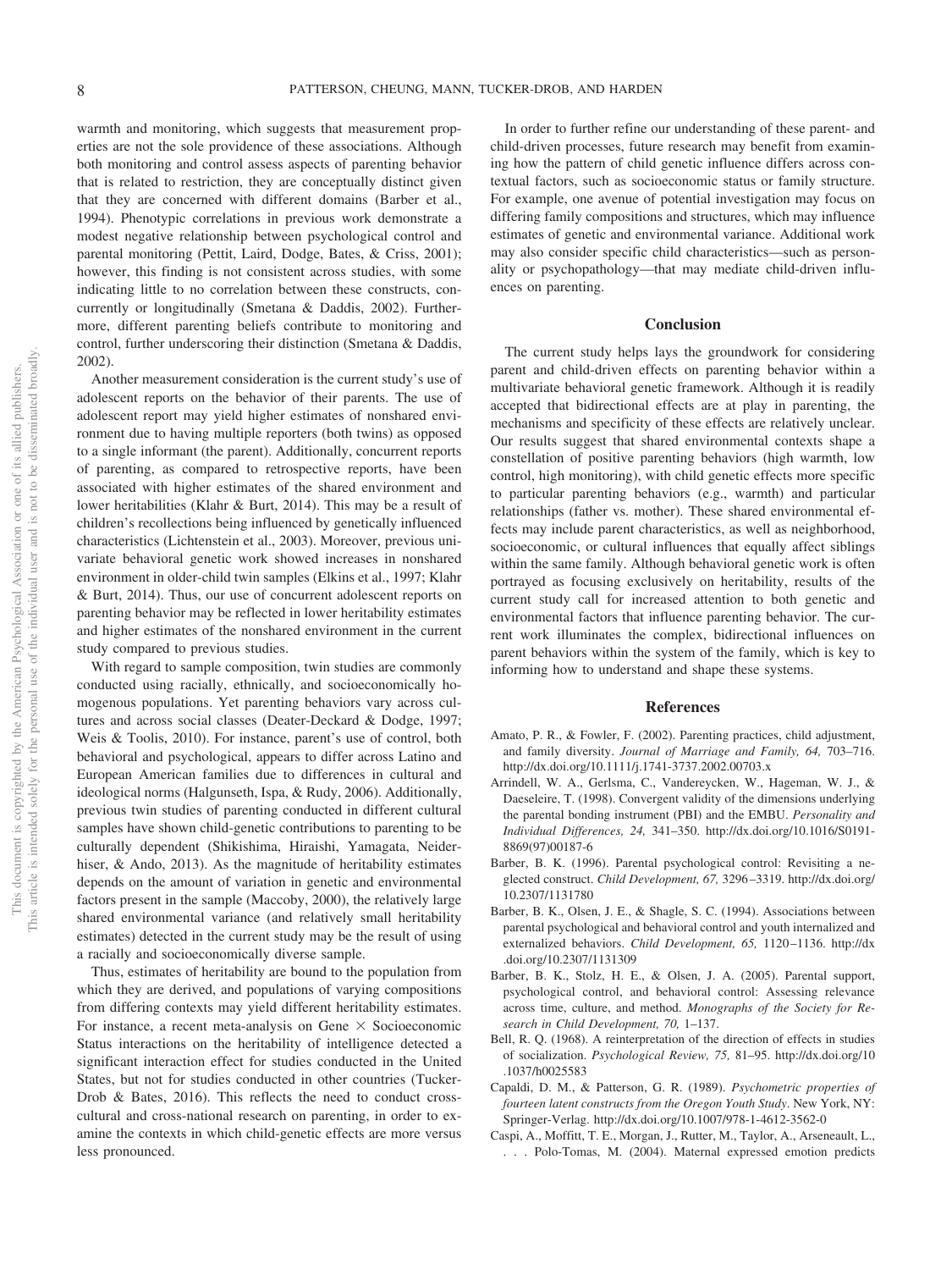children's antisocial behavior problems: Using monozygotic-twin differences to identify environmental effects on behavioral development. *Developmental Psychology, 40,* 149 –161. [http://dx.doi.org/10.1037/](http://dx.doi.org/10.1037/0012-1649.40.2.149) [0012-1649.40.2.149](http://dx.doi.org/10.1037/0012-1649.40.2.149)

- <span id="page-9-0"></span>Darling, N., & Steinberg, L. (1993). Parenting style as context: An integrative model. *Psychological Bulletin, 113,* 487– 496. [http://dx.doi.org/](http://dx.doi.org/10.1037/0033-2909.113.3.487) [10.1037/0033-2909.113.3.487](http://dx.doi.org/10.1037/0033-2909.113.3.487)
- Deater-Deckard, K., & Dodge, K. A. (1997). Externalizing behavior problems and discipline revisited: Nonlinear effects and variation by culture, context, and gender. *Psychological Inquiry, 8,* 161–175. [http://dx.doi](http://dx.doi.org/10.1207/s15327965pli0803_1) [.org/10.1207/s15327965pli0803\\_1](http://dx.doi.org/10.1207/s15327965pli0803_1)
- Dishion, T. J., & McMahon, R. J. (1998). Parental monitoring and the prevention of child and adolescent problem behavior: A conceptual and empirical formulation. *Clinical Child and Family Psychology Review, 1,* 61–75.<http://dx.doi.org/10.1023/A:1021800432380>
- Elkins, I. J., McGue, M., & Iacono, W. G. (1997). Genetic and environmental influences on parent-son relationships: Evidence for increasing genetic influence during adolescence. *Developmental Psychology, 33,* 351–363.<http://dx.doi.org/10.1037/0012-1649.33.2.351>
- Gray, M. R., & Steinberg, L. (1999). Unpacking authoritative parenting: Reassessing a multidimensional construct. *Journal of Marriage and the Family, 61,* 574 –587.<http://dx.doi.org/10.2307/353561>
- Halgunseth, L. C., Ispa, J. M., & Rudy, D. (2006). Parental control in Latino families: An integrated review of the literature. *Child Development, 77,* 1282–1297. [http://dx.doi.org/10.1111/j.1467-8624.2006](http://dx.doi.org/10.1111/j.1467-8624.2006.00934.x) [.00934.x](http://dx.doi.org/10.1111/j.1467-8624.2006.00934.x)
- Harden, K. P., Tucker-Drob, E. M., & Tackett, J. L. (2013). The Texas Twin Project. *Twin Research and Human Genetics, 16,* 385–390. [http://](http://dx.doi.org/10.1017/thg.2012.97) [dx.doi.org/10.1017/thg.2012.97](http://dx.doi.org/10.1017/thg.2012.97)
- Heath, A. C., Nyholt, D. R., Neuman, R., Madden, P. A., Bucholz, K. K., Todd, R. D.,... Martin, N. G. (2003). Zygosity diagnosis in the absence of genotypic data: An approach using latent class analysis. *Twin Research, 6,* 22–26.<http://dx.doi.org/10.1375/136905203762687861>
- Hu, L. T., & Bentler, P. M. (1999). Cutoff criteria for fit indexes in covariance structure analysis: Conventional criteria versus new alternatives. *Structural Equation Modeling, 6,* 1–55. [http://dx.doi.org/10.1080/](http://dx.doi.org/10.1080/10705519909540118) [10705519909540118](http://dx.doi.org/10.1080/10705519909540118)
- Kendler, K. S., & Baker, J. H. (2007). Genetic influences on measures of the environment: A systematic review. *Psychological Medicine, 37,* 615– 626.<http://dx.doi.org/10.1017/S0033291706009524>
- Kerr, M., Stattin, H., & Özdemir, M. (2012). Perceived parenting style and adolescent adjustment: Revisiting directions of effects and the role of parental knowledge. *Developmental Psychology, 48, 1540-1553*. [http://](http://dx.doi.org/10.1037/a0027720) [dx.doi.org/10.1037/a0027720](http://dx.doi.org/10.1037/a0027720)
- Klahr, A. M., & Burt, S. A. (2014). Elucidating the etiology of individual differences in parenting: A meta-analysis of behavioral genetic research. *Psychological Bulletin, 140,* 544 –586. [http://dx.doi.org/10.1037/](http://dx.doi.org/10.1037/a0034205) [a0034205](http://dx.doi.org/10.1037/a0034205)
- Klahr, A. M., Thomas, K. M., Hopwood, C. J., Klump, K. L., & Burt, S. A. (2013). Evocative gene-environment correlation in the mother-child relationship: A twin study of interpersonal processes. *Development and Psychopathology, 25,* 105–118. [http://dx.doi.org/10.1017/S09545](http://dx.doi.org/10.1017/S0954579412000934) [79412000934](http://dx.doi.org/10.1017/S0954579412000934)
- Lac, A., & Crano, W. D. (2009). Monitoring matters: Meta-analytic review reveals the reliable linkage of parental monitoring with adolescent marijuana use. *Perspectives on Psychological Science, 4,* 578 –586. <http://dx.doi.org/10.1111/j.1745-6924.2009.01166.x>
- Laird, R. D., Pettit, G. S., Bates, J. E., & Dodge, K. A. (2003). Parents' monitoring-relevant knowledge and adolescents' delinquent behavior: Evidence of correlated developmental changes and reciprocal influences. *Child Development, 74,* 752–768. [http://dx.doi.org/10.1111/1467-8624](http://dx.doi.org/10.1111/1467-8624.00566) [.00566](http://dx.doi.org/10.1111/1467-8624.00566)
- Latendresse, S. J., Rose, R. J., Viken, R. J., Pulkkinen, L., Kaprio, J., & Dick, D. M. (2010). Examining the etiology of associations between

perceived parenting and adolescents' alcohol use: Common genetic and/or environmental liabilities? *Journal of Studies on Alcohol and Drugs, 71,* 313–325.<http://dx.doi.org/10.15288/jsad.2010.71.313>

- Lichtenstein, P., Ganiban, J., Neiderhiser, J. M., Pedersen, N. L., Hansson, K., Cederblad, M., ... Reiss, D. (2003). Remembered parental bonding in adult twins: Genetic and environmental influences. *Behavior Genetics, 33,* 397– 408.<http://dx.doi.org/10.1023/A:1025317409086>
- Locke, L. M., & Prinz, R. J. (2002). Measurement of parental discipline and nurturance. *Clinical Psychology Review, 22,* 895–929. [http://dx.doi](http://dx.doi.org/10.1016/S0272-7358%2802%2900133-2) [.org/10.1016/S0272-7358\(02\)00133-2](http://dx.doi.org/10.1016/S0272-7358%2802%2900133-2)
- Maccoby, E. E. (1992). The role of parents in the socialization of children: An historical overview. *Developmental Psychology*, 28, 1006-1017. <http://dx.doi.org/10.1037/0012-1649.28.6.1006>
- Maccoby, E. E. (2000). Parenting and its effects on children: On reading and misreading behavior genetics. *Annual Review of Psychology, 51,* 1–27.<http://dx.doi.org/10.1146/annurev.psych.51.1.1>
- Maccoby, E. E., & Martin, J. A. (1983). Socialization in the context of the family: Parent–child interaction. In E. M. Hetherington (Ed.) & P. H. Mussen (Series Ed.), *Handbook of child psychology: Vol. 4*. *Socialization, personality, and social development* (pp. 1–101). New York, NY: Wiley.
- Machin, G. A. (1996). Some causes of genotypic and phenotypic discordance in monozygotic twin pairs. *American Journal of Medical Genetics, 61,* 216 –228. [http://dx.doi.org/10.1002/\(SICI\)1096-8628](http://dx.doi.org/10.1002/%28SICI%291096-8628%2819960122%2961:3%3C216::AID-AJMG5%3E3.0.CO;2-S) (19960122)61:3<[216::AID-AJMG5](http://dx.doi.org/10.1002/%28SICI%291096-8628%2819960122%2961:3%3C216::AID-AJMG5%3E3.0.CO;2-S)>3.0.CO;2-S
- Mann, F. D., Kretsch, N., Tackett, J. L., Harden, K. P., & Tucker-Drob, E. M. (2015). Person  $\times$  environment interactions on adolescent delinquency: Sensation seeking, peer deviance and parental monitoring. *Personality and individual differences, 76,* 129 –134.
- McGuire, S., Segal, N. L., & Hershberger, S. (2012). Parenting as phenotype: A behavioral genetic approach to understanding parenting. *Parenting: Science and Practice, 12*(2–3), 192–201. [http://dx.doi.org/10](http://dx.doi.org/10.1080/15295192.2012.683357) [.1080/15295192.2012.683357](http://dx.doi.org/10.1080/15295192.2012.683357)
- Muthén, L. K., & Muthén, B. O. (1998 –2012). *Mplus user's guide* (7th ed.). Los Angeles, CA: Author.
- Neale, M., & Cardon, L. (1992). *Methodology for genetic studies of twins and families* (No. 67). Dordrecht, the Netherlands: Springer. [http://dx](http://dx.doi.org/10.1007/978-94-015-8018-2) [.doi.org/10.1007/978-94-015-8018-2](http://dx.doi.org/10.1007/978-94-015-8018-2)
- <span id="page-9-1"></span>Neiderhiser, J. M., Reiss, D., Lichtenstein, P., Spotts, E. L., & Ganiban, J. (2007). Father–adolescent relationships and the role of genotype– environment correlation. *Journal of Family Psychology*, 21, 560-571. <http://dx.doi.org/10.1037/0893-3200.21.4.560>
- Neiderhiser, J. M., Reiss, D., Pedersen, N. L., Lichtenstein, P., Spotts, E. L., Hansson, K.,... Elthammer, O. (2004). Genetic and environmental influences on mothering of adolescents: A comparison of two samples. *Developmental Psychology, 40,* 335–351. [http://dx.doi.org/10](http://dx.doi.org/10.1037/0012-1649.40.3.335) [.1037/0012-1649.40.3.335](http://dx.doi.org/10.1037/0012-1649.40.3.335)
- Parker, G., Tupling, H., & Brown, L. B. (1979). A parental bonding instrument. *British Journal of Medical Psychology, 52,* 1–10. [http://dx](http://dx.doi.org/10.1111/j.2044-8341.1979.tb02487.x) [.doi.org/10.1111/j.2044-8341.1979.tb02487.x](http://dx.doi.org/10.1111/j.2044-8341.1979.tb02487.x)
- Pettit, G. S., Laird, R. D., Dodge, K. A., Bates, J. E., & Criss, M. M. (2001). Antecedents and behavior-problem outcomes of parental monitoring and psychological control in early adolescence. *Child Development, 72,* 583–598.<http://dx.doi.org/10.1111/1467-8624.00298>
- Plomin, R., & Bergeman, C. S. (1991). Nature and nurture. *Behavioral and Brain Sciences, 14,* 414 – 427. [http://dx.doi.org/10.1017/S0140525](http://dx.doi.org/10.1017/S0140525X00070588) [X00070588](http://dx.doi.org/10.1017/S0140525X00070588)
- Plomin, R., DeFries, J. C., Knopik, V. S., & Neiderheiser, J. (2013). *Behavioral genetics*. London, UK: Palgrave Macmillan.
- Plomin, R., DeFries, J. C., & Loehlin, J. C. (1977). Genotype–environment interaction and correlation in the analysis of human behavior. *Psychological Bulletin, 84,* 309 –322. [http://dx.doi.org/10.1037/0033-2909.84.2](http://dx.doi.org/10.1037/0033-2909.84.2.309) [.309](http://dx.doi.org/10.1037/0033-2909.84.2.309)